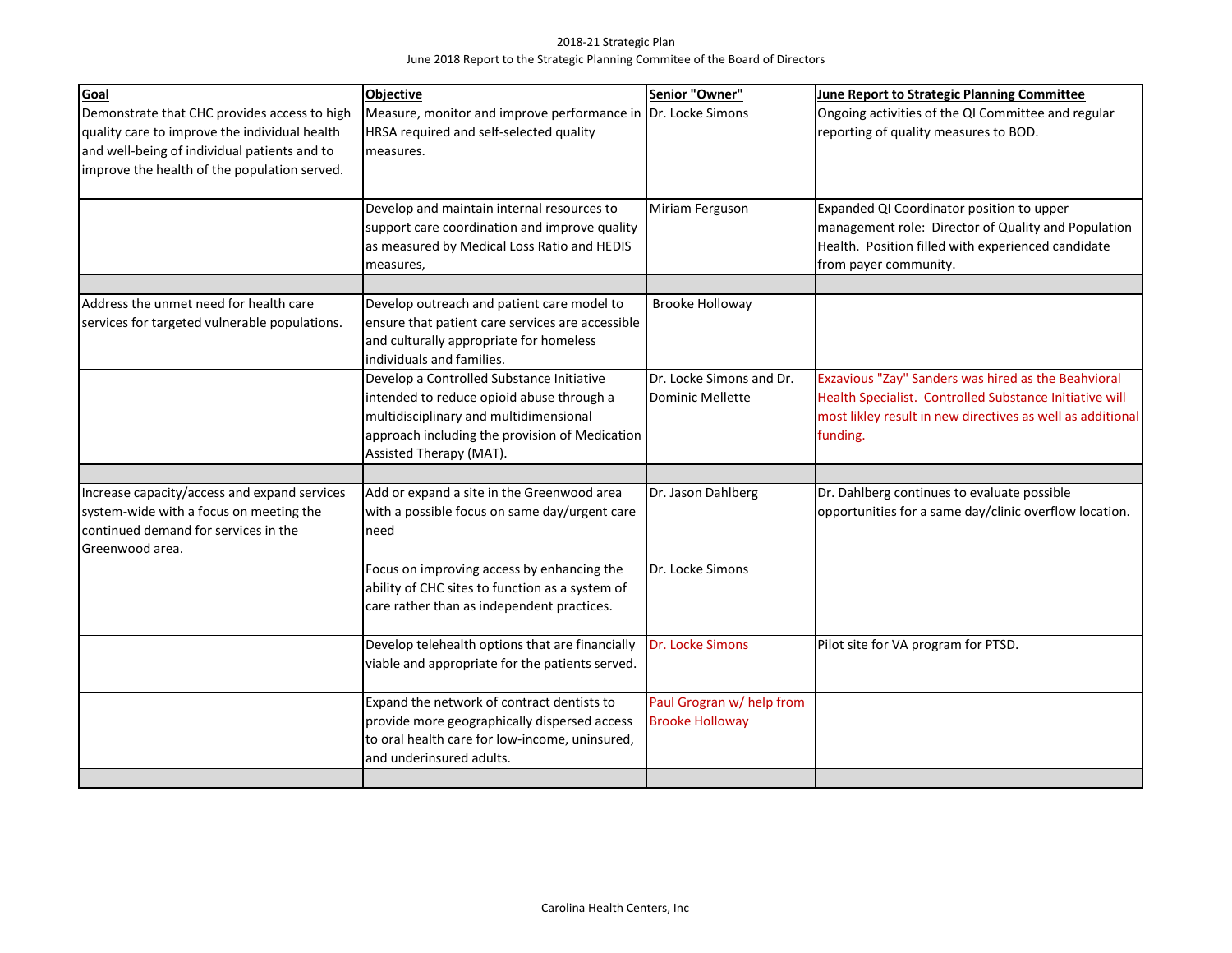## 2018-21 Strategic Plan June 2018 Report to the Strategic Planning Commitee of the Board of Directors

| Expand the reach of the Department of<br>Pediatrics to: a) reach underserved<br>populations; b) create more convenient access<br>for families in outlying communities; and c)<br>improve overall access to high-quality pediatric<br>care in CHC's service area.                                                                                                                                                          | Targeted marketing and outreach to engage<br>adolescents in a primary care medical home.<br>Monthly basis: "Adolescent months"<br>Evaluate opportunities to access to a pediatric                                    | Dr. Juan Bonetti<br>Dr. Juan Bonetti | 2nd focused month of outreach resulted in<br>approximately 300 adolescent well visits.                                                                                                                                                                                                                   |
|---------------------------------------------------------------------------------------------------------------------------------------------------------------------------------------------------------------------------------------------------------------------------------------------------------------------------------------------------------------------------------------------------------------------------|----------------------------------------------------------------------------------------------------------------------------------------------------------------------------------------------------------------------|--------------------------------------|----------------------------------------------------------------------------------------------------------------------------------------------------------------------------------------------------------------------------------------------------------------------------------------------------------|
|                                                                                                                                                                                                                                                                                                                                                                                                                           | provider at existing CHC practices: McCormick,<br>Saluda, and Abbeville counties.<br>Expand pediatrics to a new site that serves                                                                                     | Paul Grogan                          |                                                                                                                                                                                                                                                                                                          |
|                                                                                                                                                                                                                                                                                                                                                                                                                           | Abbeville/Anderson county corridor.                                                                                                                                                                                  |                                      |                                                                                                                                                                                                                                                                                                          |
| Expand access and enhance quality through the<br>continued growth of Carolina Community<br>Pharmacy and the CHC Department of<br>Pharmacy.                                                                                                                                                                                                                                                                                | Integrate pharmacy services into the primary<br>care medical home to achieve optimal clinical<br>benefit. Still looking to fill this postion, previous<br>candidate did not accept offer.                            | Dr. Dominic Mellette                 | Contingent upon adequate staffing - 1st interview<br>conducted.                                                                                                                                                                                                                                          |
| Property looks viable. Would like for LC4 to be<br>same day only. Lauren's approached CHC<br>about a possibly joint venture w/ this lcoation. -<br>Co-located pharmacy w/ primary care. We<br>would like to see if they would consider letting<br>us manage/run all primary care w/ pharmacy.<br>This could lead to additional 10 providers.<br>Physicians might remain GHS employees but<br>work in <b>OUR</b> facility. | Develop third commercial pharmacy site in<br>Clinton. Waiting to meet with Lauren's group<br>before making announcement.                                                                                             | Paul Grogan                          | Due diligence on property underway. GHS/Laurens<br>County Hospital has expressed interest in a<br>collaborative site development project. Mail order<br>prescriptions. Would mean our prescriptions but THEY<br>manage. We would share the savings through a<br>dispensing fee. Focus = specialty drugs. |
|                                                                                                                                                                                                                                                                                                                                                                                                                           | Evaluate contract pharmacy options and<br>implement contract arrangements with<br>strategically selected partners.                                                                                                   | Paul Grogan                          | First contract initiated and currently being<br>implemented. Have engaged Atria - a third party<br>administrator - to conduct our independent audit with<br>the goal of evaluating the possibility of using them to<br>develop and administer additional contract pharmacy<br>agreements.                |
| Expand access to behavioral health services to<br>address the barriers that are preventing CHC<br>patients from receiving needed services                                                                                                                                                                                                                                                                                 | Address critical need for behavioral health<br>counselor for LC4/Hometown Pediatrics. We<br>have hired someone to split time between<br>McCormick & Calhoun Falls. We are now fully<br>filled in terms of employees. | Sue Veer                             | Position filled.                                                                                                                                                                                                                                                                                         |